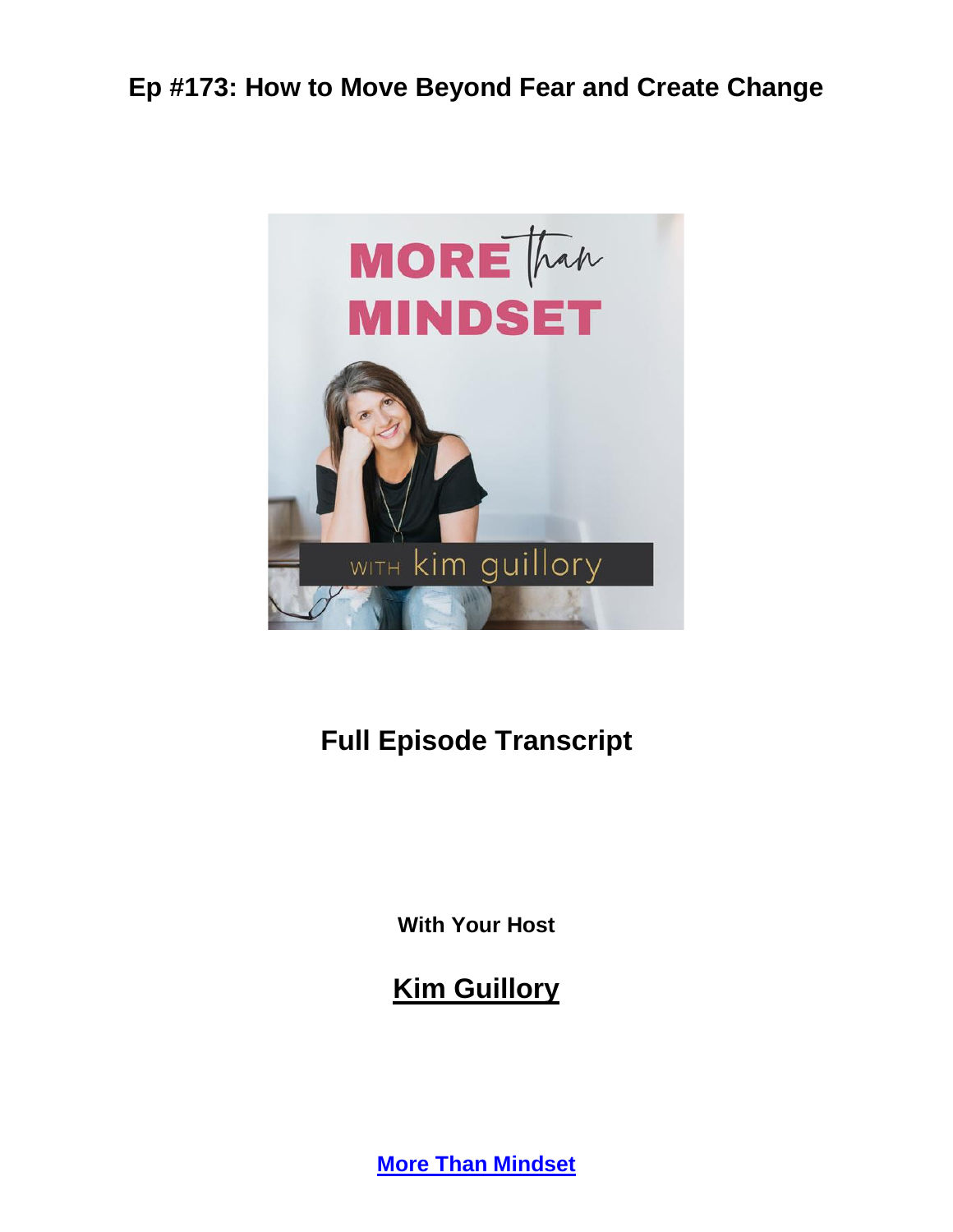Welcome to *More Than Mindset*, the only podcast that bridges the gap between spirituality and success. Go beyond the mind with clarity and confidence Coach Kim Guillory, and learn how to integrate your passion to serve with your skills and experience to create a business you love. Let's get started.

Hey there, and welcome back to the show. Guys, I'm dripping wet, just so you know, give you a little visual. What our podcast is about today actually has to do with what I was just doing. So I have been outside filling, I guess you could call it a cattle trough, these big metal troughs, up with water because I am taking a plunge tomorrow morning. And I'm soaking wet because it was raining outside while I was trying to do this.

So I already dislike being wet and there was no ice involved. So good luck to me, right? If you are not in the More Than Mindset group, you need to head over there because I will be discussing this in there so you can actually get the visuals.

So let me tell you a little bit about what I am doing or why I'm doing this. First of all, I recognize that discomfort is the key to creating something new. We have to be willing to let go of the old identity, and that is uncomfortable. We have to let go of the old beliefs, that is uncomfortable. Because of the perception or the identity of who we are right now in this moment can't get to the next version without this prying apart. This like almost like ripping at the seams and busting through.

Every time we're willing to be uncomfortable, we're willing to try something new and different, we actually can see a little bit more through the veil. And the veil is the wall between the material world and all that exists.

What that means is that we came into this world with full opportunity of all potential. And we have built a wall according to our childhood, to the conditioning that was done through living in the material world. What the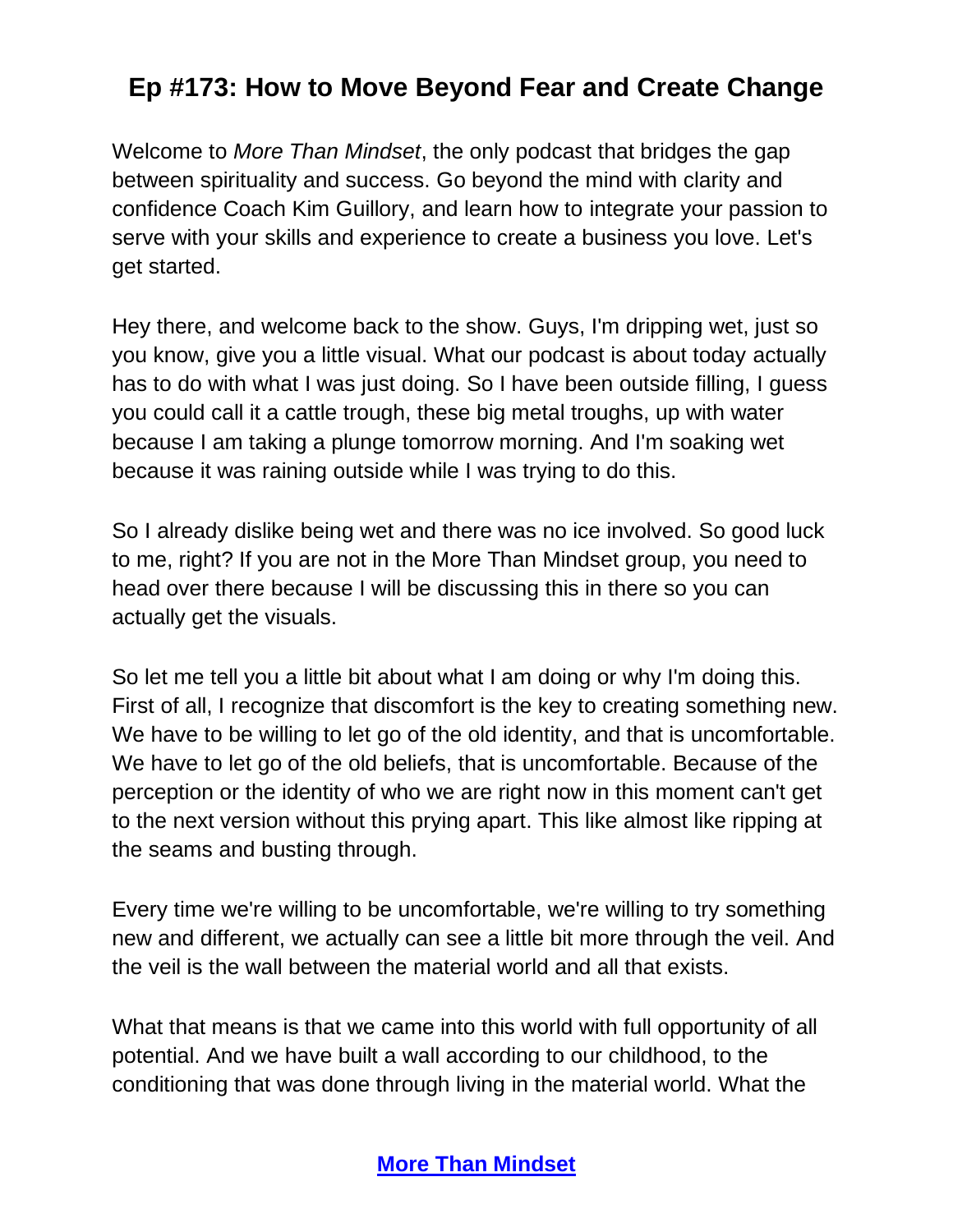teachers told us, what our parents told us, our friends, all of the things that even media, social media, TV has told us to be afraid of, to watch out for. All of the danger signs, right?

Imagine if we just lived out in the country in the woods and we didn't have TV. It would be a whole different world. We would be different people, we wouldn't even have the same conversations. But that's not what happened, we were born in the material world and we have been told a lot of things about ourselves and we took that information as truth. And it is not.

So what I am doing, plunging into the ice, is getting uncomfortable. Doing something I dislike very, very much. You could say I hate the cold. I totally hate it. My favorite thing to do at the end of the day is soak in a very hot full tub, just to give you an idea of how much I hate the cold.

And here I am, just filled up my trough with water and after I record this I'm going to get ice. And tomorrow morning I will go on my bike ride, like I do every day. And when I come back I will plunge into the water for three minutes.

I chose to do the ice bucket over the cold shower because I have tried the cold shower multiple times and I hate it so much and I escape. So I decided to set the timer on my phone and be willing to deal with whatever comes up in those three minutes. And I am going to stay plunged all the way down into the water as I'm waiting for the timer to tick.

And one of the favorite things I ask myself, and I tell my clients to do also, is who do you want to be while you're waiting for what is going to be? So in other words, we live in the material world, that's on the linear time zone. So time in minutes and hours are kind of, like it feels long. We feel impatient, right? Because we have to wait for some things to appear. But what's in the quantum field, what's in like outside of the material world, like the world of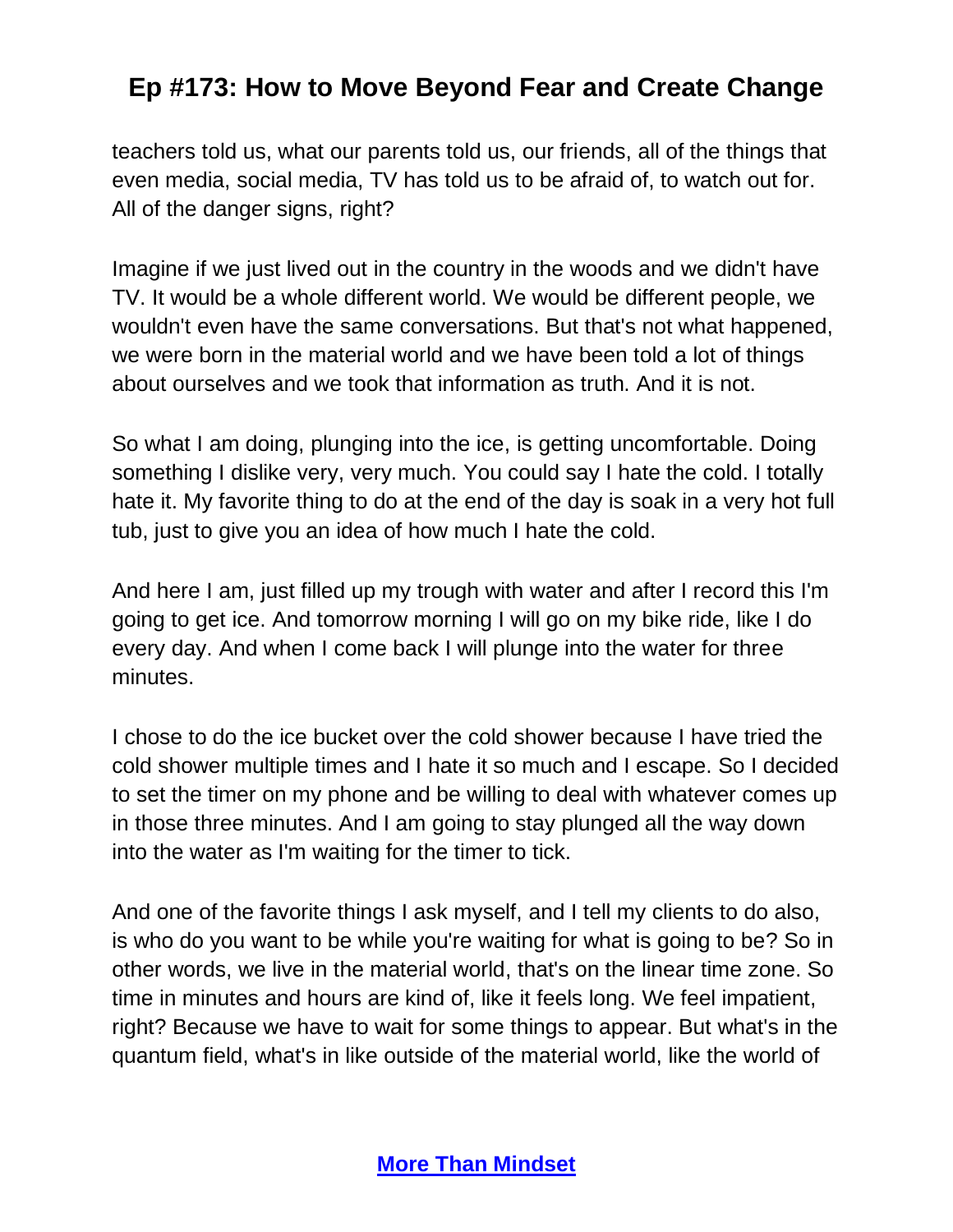all potential, where that is at. There's this big gap in between and that's time and space.

So the question that I ask myself when I'm impatient, when I'm trying to create something that hasn't happened yet and doesn't look like it's going to happen at all, I ask myself, who do you want to be while you're waiting? If you're sure it's going to happen, if you know for a fact that it is real already somewhere on some timeline, then how will you behave while you are waiting?

This has brought up so much for me because I'm impatient. I want it yesterday. I feel very entitled that the vision that I have for humanity should have happened already. The vision that I have for the life and the world that I want my children and grandchildren and your children and grandchildren to live in and yourself is not here. And I thought it should be here by now. I thought it should be here 10 years ago to be honest, or 20 years ago. And it's not.

And I am not always proud of how I behave in my impatience. I'm frustrated, annoyed, aggravated, angry. It feels sad, a bit mortified by not being able to create this vision. It's very, very frustrating. And so I have behaved impatiently, urgently, in pressure, pushing, forcing, trying to make things move along, which feels like moving a mountain with my pinkie. That's what it feels like, it's just not budging.

And so I'm taking a different approach and I'm going to use this opportunity to be a catalyst to find out what is in the way. And I guarantee you something will come up because I am not going to want to stay in this. And three minutes doesn't sound like a long time, well try holding your breath for 30 seconds. That will give you an idea of just how long it is.

So welcome to my world. This is what's happening. So part of this whole experience is part of my experience as a 6/2, an off the roof in Chiron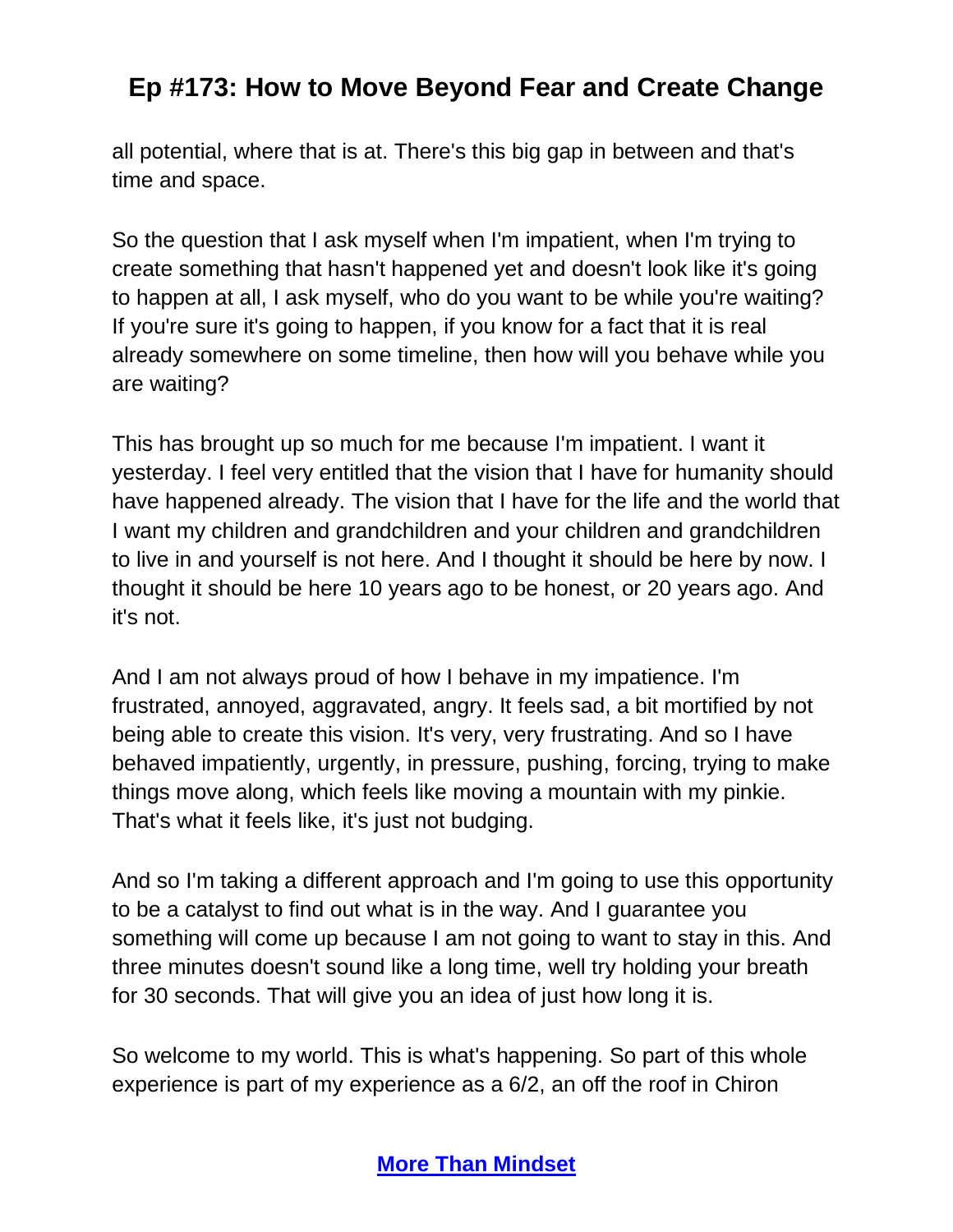return, and the significance of the changes that I am experiencing within myself. I was sad and it was hard and I've finally embraced it. And I'm willing to explore what else there is that my mind has yet to imagine yet.

And I'm going to tell you a little visual that's been coming up for me for the last few days as I've been plunging into this. So things have changed in my business and I decided being a solopreneur wasn't enough. I'm not satisfied.

I want to create something bigger, something more significant and I want to do it with partners. I've been doing, most of what I've created has been alone. I feel guided by spirit, I feel led by this inner knowing. And so most of the decisions that I've made in my business up until this point has come from that.

I try to ignore it, I can't sleep, it keeps nudging at me. It keeps showing up in my world and I'm like, "Okay, okay, okay, okay, God, I'll do it. I'll do it. I'll do it." So that's how most of my 27 years have been. And it still is, but it's more about how can we do this together? Who else is the million-dollar Grammy? Who else has the same vision that I do for humanity?

And instead of it being a me thing, it's a we thing. So the million-dollar Grammy is a movement of women who want to empower the next generation, who want to break the cycles. Breaking the old patterns and healing the generational traumas, the environmental messaging, and societal conditioning, and religious dogma.

We are women who want to break through what was. Heal it, mend it. Mend our minds and align ourselves with this limitless potential, this opportunity to create something bigger together.

So if I were plowing a field with one horse, right, you're just kind of going along. That's what I've been doing. And it's fine, I have done pretty good.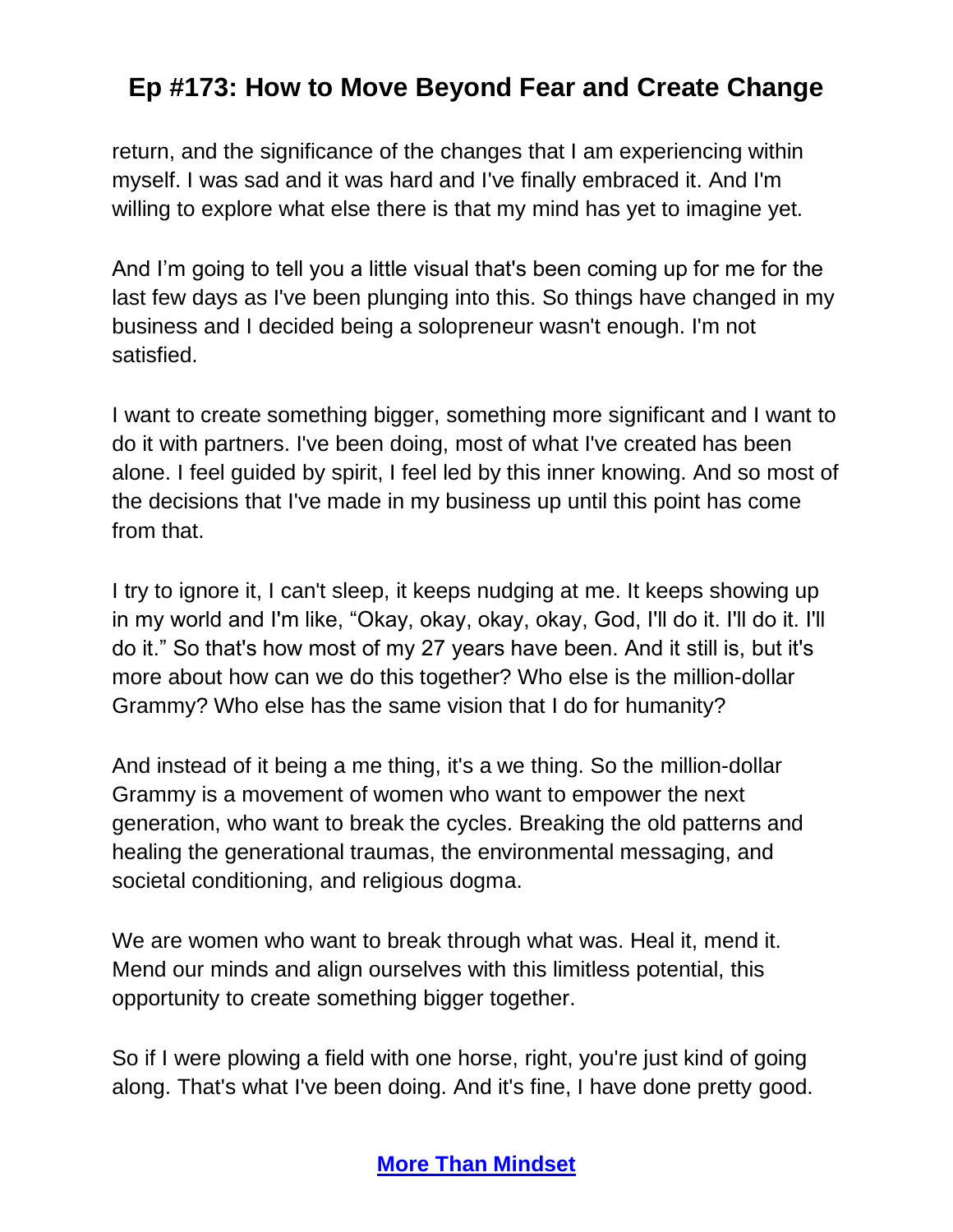I'm pretty good farmer it turns out, I've planted a lot of things, I've grown a lot of things. But imagine now that there's two or three or four pulling that plow. Can you see the impact that we can make together?

And so that's part of this is really giving up some of that I have to do it myself. I'm not supported. No one gets me This is so hard, right? That part, I'm having to give up those lies that have been truth to me. And I'm curious about you, what will you have to give up to create the new identity? What will you have to let go of in order to become more potential of what you truly are?

So for me it's thinking I have to do it all. I have to be in control of the whole entire project. I can only depend on myself, people are not there when I need. One of the things that's been really hard for me is I have a lot of resilience, fortitude, endurance. I push through, not because I'm forcing it. But because my belief is so strong and my vision is so clear that I can't imagine it not happening.

And I didn't notice that other people don't have that, right? It's not in all of us. It's available to us, but it's not innately natural to all of us. But I trained myself as a young kid and up into adulthood to endure. And now that I recognize where that comes from, it comes from training the mind, training the brain, bringing into accordance of what you want. It comes from being uncomfortable, being impatient and waiting anyway.

It comes from going all the way through the commitment, even when you want to quit, not quitting. Going over and beyond, kind of like in my local business, I gave it over 25 years. The whole intention behind what I created was inspired by watching people suffer and having a 28% suicide rate and really wanting it to be different.

And so what I built was to serve the community that I lived in and so I didn't give up. I didn't throw in the towel, but I finally recognized that the vehicle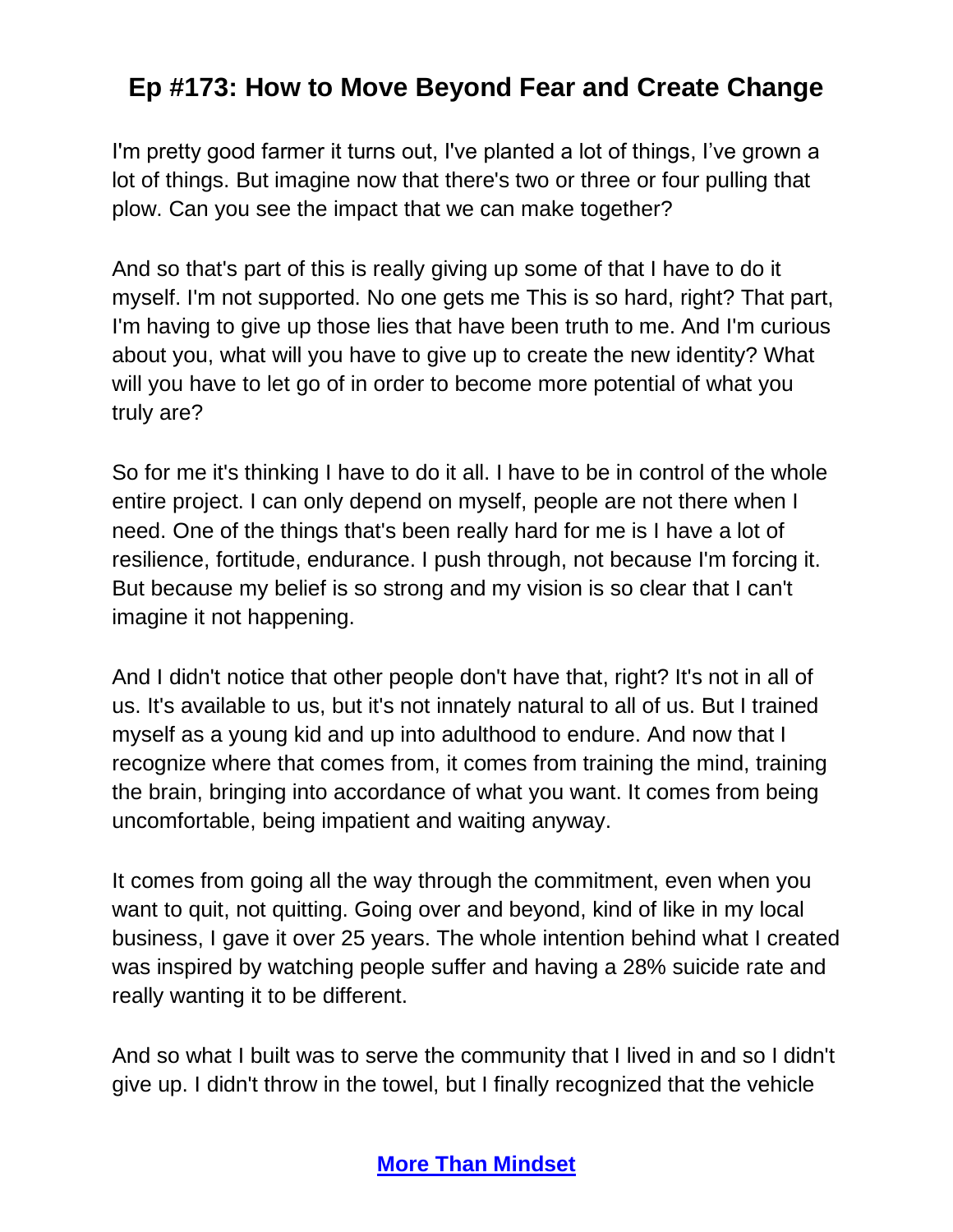that I chose and the place that I chose it is actually not working. And there are plenty of people in the world who have this same problem. And there are plenty people in the world like me who want to help solve that problem.

And so I moved from solopreneur more into this movement, this commitment to collaborate with other people so that we can hold each other up when it gets hard. So we can keep our belief alive with each other for each other. And I don't have to do it alone. And there is a lot of talent out there and a lot of commitment and vision that can impact on a greater capacity because we're doing it together.

So letting that go, staying when it's uncomfortable, staying in the ice-cold water even when I hate it, even when I want to jump out. Staying anyway is going to be part of the training of how to stay in the game without jumping out no matter what comes my way, no matter what happens.

And I had this conversation with my husband yesterday. And he said, "What are you willing to lose in order to do this?" Because he sees I'm relentless, I can't let it go because, I think it's because I'm a 6/2 and a visionary. And I really am focused on generations to come, I can't just let it go.

And I'm not interested in the material world. I don't want a damn Gucci purse. I don't want whatever kind of car and those shoes, I don't want, I don't care. I don't like it I don't want it, I'm not interested. What I'm interested in is the potential of humanity. What I'm interested in is helping people optimize their experience in the material world. How to monetize it, how to be successful, how to create impact, how to make change, how to create change, how to be part of the change.

That is very interesting and inspiring to me. And I'm just kind of bored with my flipping mind and the stories that it tells me, to be perfectly honest. And so I'm going to go sit in this cold water and I'm going to let my mind do what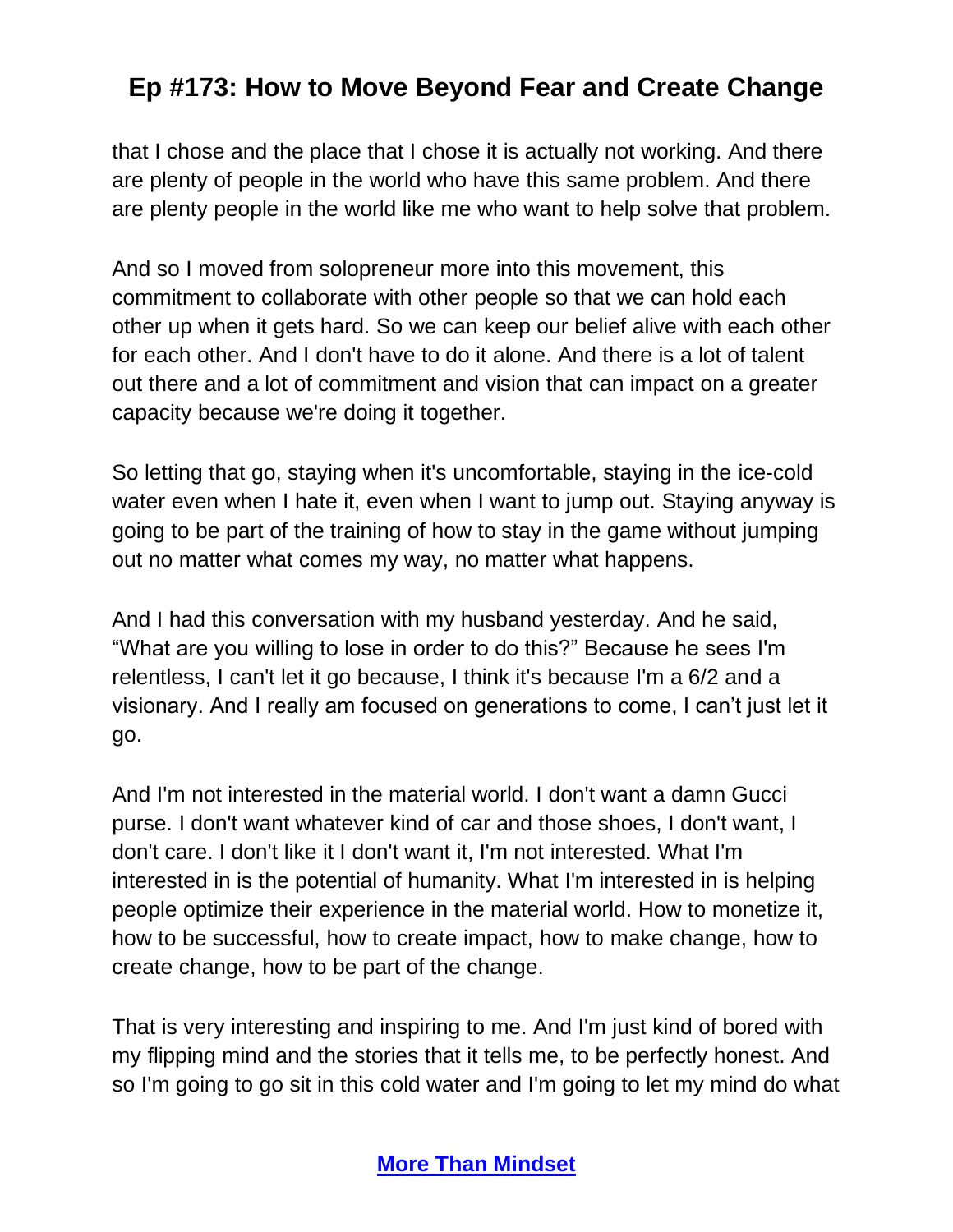it does telling all kinds of crazy ass stories. And I'm just going to watch it. And I'm going to hold on to the sides and I'm going to let whatever comes up move through me. And I'm going to stay and I'm going to stay.

That's what's happening in my world, friends. I'm curious what's happening in yours? What are you moving through? What are you working through? What are you changing?

The vision that keeps coming to mind for me right now is imagine walking down a dark alley and there's a door going into a building. It's a white door, metal with a silver handle. It's very dark outside and you know you have to go through the door. You know you have to go to this next place in order to get to where you're going. And when I open the door, it's unlocked, it's pitch black.

It's so black I can't see what the floor is made out of. I can't see how far, how big, how long. It's just black, unknown. No idea what's there. And it feels like I need to step into this without knowing, with this deep sense of trust.

So it's calling for more of me to come online, to come on board, more of this faith, more of this. If you guys remember, at the end of the year I chose this non-negotiable in order to move into a deeper trust. And I thought I experienced it in January, but it seems that it's still here and I'm still experiencing it.

So imagine going to step into this darkness and not even knowing if it's a hole that you're going to step into, if it's water, if it's a floor, if there's rats in there. Like how far does the room go? Will my eyes adjust? Am I going to be able to see once I'm in it? These are the questions that my mind is asking.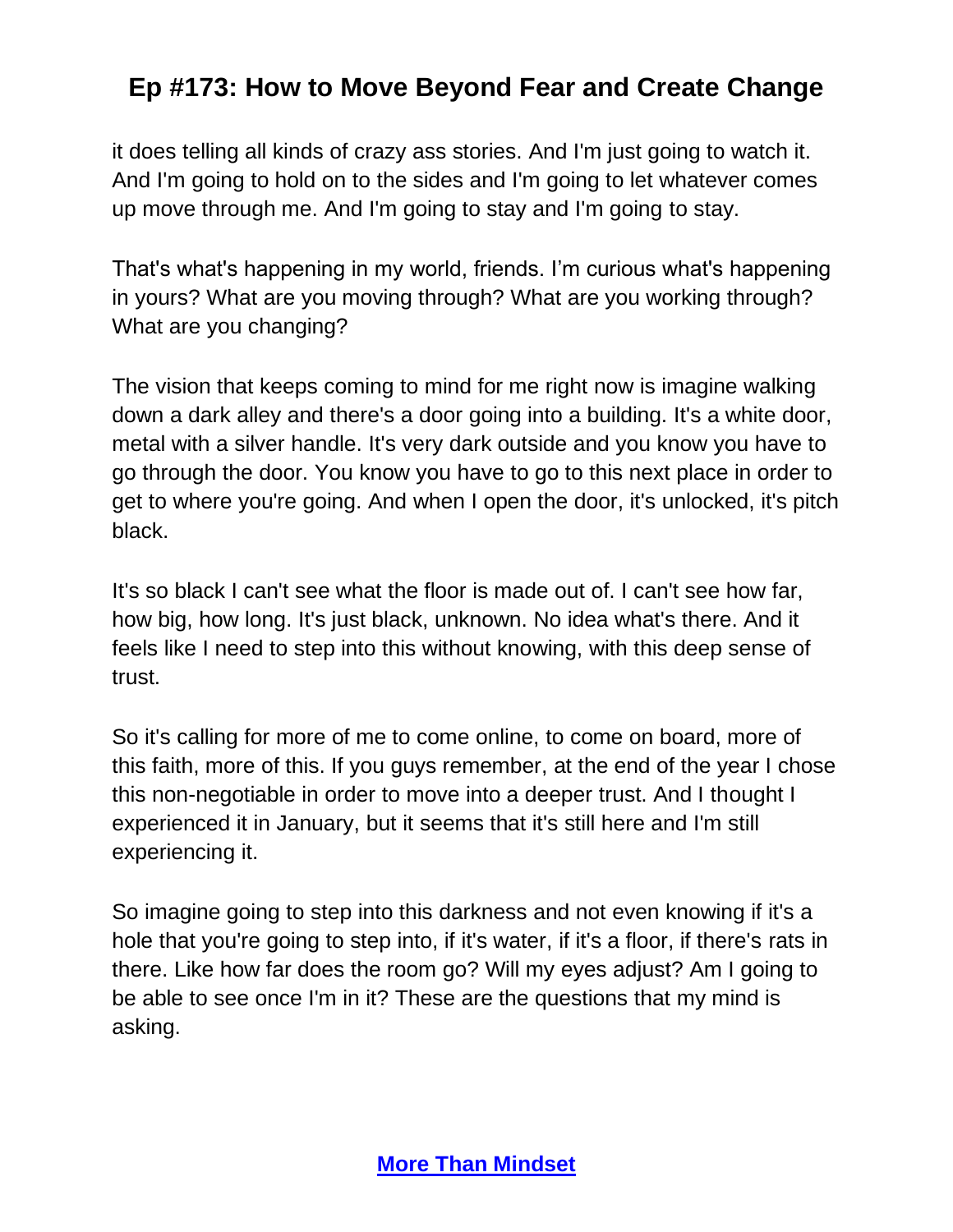And I'm watching my mind and I'm telling it to shut the F up. I am sick of the stories that you tell me. I am bored with your agenda. I have been waiting, I have been sitting, I have been doing the same old thing over and over and over and I'm done.

I'm done and I'm choosing the unknown. I'm choosing the darkness. So when you ask what are you willing to give up in order to get? I'm willing to give up the known for the unknown. I'm willing to give up the comfortable for the uncomfortable. I'm willing to give up what I know right now, who I am right now today, I'm willing to give that up in order to see what else can be.

So my all-time favorite phrase that I hope some of you are adopting is I'm willing to be surprised by what else is possible that my mind has yet to imagine and experience. Because until our mind experiences something, it cannot imagine. That's why the room is black. And that blackness is the fear. That unknown is the fear, that discomfort is the fear and we've got to be willing to step into it.

So you're welcome to come into the More Than Mindset group. Share your experience, tell me if you've done this before, if this is part of your practice, and to see what's happening in our world.

And if you want to do this work, if you want to live by your design, if you want to improve your health, wealth, and relationships, I invite you to Self-Healing Masters. It's a membership where we do coaching, we have courses, and I'm not the only teacher coach in there. We're bringing in lots of fun stuff. We'll have a live event coming in October.

And if you want to improve or grow your business, then come into E-School. Those are the two things that I have to offer you. Let's do something different. Let's change the world by changing ourselves. And let's do it together. All right, have a great week.